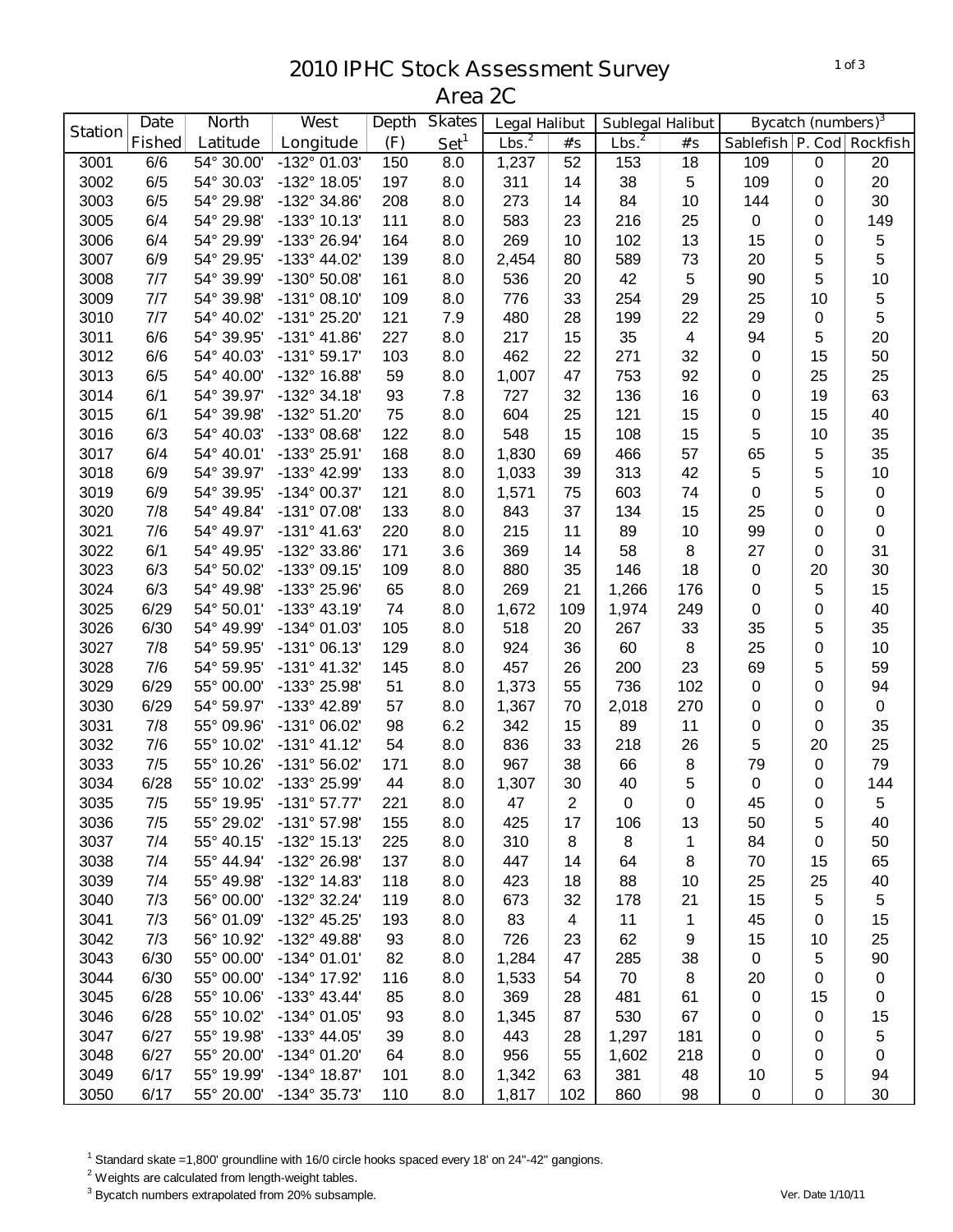## **IPHC Stock Assessment Survey Area 2C**

|                | <b>Date</b>   | <b>North</b> | <b>West</b>             | <b>Depth</b> | <b>Skates</b>    | <b>Legal Halibut</b> |     | <b>Sublegal Halibut</b> |                | <b>Bycatch (numbers)</b> <sup>3</sup> |           |                  |
|----------------|---------------|--------------|-------------------------|--------------|------------------|----------------------|-----|-------------------------|----------------|---------------------------------------|-----------|------------------|
| <b>Station</b> | <b>Fished</b> | Latitude     | Longitude               | (F)          | Set <sup>1</sup> | Lbs. <sup>2</sup>    | #'s | Lbs. <sup>2</sup>       | #'s            | Sablefish P. Cod Rockfish             |           |                  |
| 3051           | 6/27          | 55° 30.01'   | $-134^{\circ}$ 00.94'   | 49           | 8.0              | 1,064                | 49  | 1,448                   | 203            | $\mathbf 0$                           | $\pmb{0}$ | 10               |
| 3052           | 6/17          | 55° 29.97'   | $-134^{\circ}$ 19.11'   | 92           | 8.0              | 344                  | 18  | 167                     | 22             | 10                                    | 20        | 30               |
| 3053           | 6/18          | 55° 30.02'   | -134° 36.57'            | 111          | 8.0              | 364                  | 14  | 99                      | 12             | 35                                    | 0         | $\pmb{0}$        |
| 3054           | 6/18          | 55° 29.99'   | -134° 54.02'            | 159          | 8.0              | 1,761                | 87  | 339                     | 42             | 70                                    | 0         | 10               |
| 3055           | 6/26          | 55° 39.98'   | -134° 00.89'            | 101          | 8.0              | 1,248                | 45  | 104                     | 13             | 25                                    | 0         | 55               |
| 3056           | 6/26          | 55° 40.01'   | $-134^{\circ}$ 18.66'   | 113          | 8.0              | 657                  | 26  | 41                      | 5              | $\pmb{0}$                             | 0         | $\pmb{0}$        |
| 3057           | 6/19          | 55° 39.95'   | $-134^{\circ}$ 37.16'   | 112          | 8.0              | 978                  | 37  | 72                      | 9              | 0                                     | 10        | $\boldsymbol{0}$ |
| 3058           | 6/18          | 55° 39.95'   | -134° 54.99'            | 109          | 8.0              | 1,715                | 71  | 350                     | 43             | 0                                     | 25        | 111              |
| 3059           | 6/10          | 55° 50.03'   | -133° 25.96'            | 34           | 8.0              | 320                  | 14  | 29                      | 4              | 0                                     | 10        | 64               |
| 3060           | 6/11          | 55° 50.07'   | -133° 43.97'            | 74           | 8.1              | 353                  | 15  | 34                      | 5              | 5                                     | 5         | 45               |
| 3061           | 6/26          | 55° 50.01'   | $-134^{\circ}$ 02.18'   | 150          | 8.0              | 1,138                | 45  | 26                      | 4              | 45                                    | 0         | 25               |
| 3062           | 6/19          | 55° 50.00'   | $-134^{\circ}37.16'$    | 80           | 8.0              | 175                  | 8   | 36                      | 6              | 10                                    | 5         | 45               |
| 3063           | 6/19          | 55° 49.98'   | $-134^{\circ} 55.00'$   | 102          | 8.0              | 672                  | 25  | 97                      | 15             | 20                                    | 5         | $\pmb{0}$        |
| 3064           | 6/20          | 55° 50.00'   | -135° 12.90'            | 144          | 8.0              | 563                  | 23  | 160                     | 19             | $\pmb{0}$                             | 69        | 35               |
| 3065           | 6/11          | 55° 55.03'   | $-133^{\circ}35.14'$    | 39           | 8.0              | 437                  | 24  | 43                      | 5              | 0                                     | 5         | 45               |
| 3066           | 6/13          | 55° 59.99'   | -134° 02.09'            | 62           | 8.0              | 1,219                | 43  | 275                     | 35             | 0                                     | 25        | 10               |
| 3067           | 6/13          | 55° 59.97'   | $-134^{\circ}$ 19.91'   | 50           | 8.0              | 1,367                | 42  | 226                     | 30             | 5                                     | 0         | 74               |
| 3068           | 6/13          | 55° 59.94'   | -134° 38.34'            | 203          | 8.0              | 3,842                | 143 | 430                     | 54             | 160                                   | 0         | 20               |
| 3069           | 6/20          | 56° 00.00'   | $-134^{\circ} 55.08'$   | 197          | 8.0              | 999                  | 30  | 16                      | $\overline{c}$ | 0                                     | 175       | 55               |
| 3070           | 6/20          | 56° 00.03'   | -135° 12.73'            | 205          | 8.0              | 1,511                | 57  | 65                      | 8              | 168                                   | 0         | 30               |
| 3071           | 6/12          | 56° 09.88'   | -133° 43.95'            | 176          | 8.0              | 705                  | 36  | 260                     | 31             | 0                                     | 15        | $\pmb{0}$        |
| 3072           | 6/22          | 56° 09.88'   | -134° 20.01'            | 72           | 8.0              | 760                  | 36  | 239                     | 31             | 0                                     | 10        | 30               |
| 3073           | 6/21          | 56° 09.93'   | $-134^{\circ} 38.04'$   | 150          | 8.0              | 2,011                | 67  | 240                     | 28             | 50                                    | 5         | 20               |
| 3074           | 6/21          | 56° 10.03'   | $-134^{\circ} 56.13'$   | 101          | 8.0              | 1,788                | 88  | 878                     | 114            | 40                                    | 20        | 5                |
| 3075           | 6/14          | 56° 09.98'   | -135° 13.97'            | 154          | 8.0              | 921                  | 40  | 93                      | 12             | 84                                    | 0         | 5                |
| 3076           | 6/12          | 56° 19.88'   | -133° 43.78'            | 88           | 8.0              | 914                  | 28  | 76                      | 9              | 30                                    | 10        | $\pmb{0}$        |
| 3077           | 6/22          | 56° 20.08'   | -134° 20.03'            | 85           | 8.0              | 1,110                | 43  | 210                     | 30             | 45                                    | 20        | 25               |
| 3078           | 6/21          | 56° 19.92'   | -134° 56.38'            | 58           | 8.0              | 1,095                | 53  | 255                     | 36             | $\pmb{0}$                             | 0         | 64               |
| 3079           | 6/14          | 56° 19.97'   | -135° 14.00'            | 85           | 8.0              | 968                  | 40  | 276                     | 35             | 10                                    | 20        | 64               |
| 3080           | 6/14          | 56° 20.00'   | -135° 31.92'            | 108          | 8.0              | 1,213                | 53  | 404                     | 54             | 55                                    | 5         | $\boldsymbol{0}$ |
| 3081           | 6/12          | 56° 28.90'   | -133° 43.80'            | 47           | 8.0              | 519                  | 20  | 284                     | 38             | $\pmb{0}$                             | 10        | $\mathbf 5$      |
| 3082           | 6/22          | 56° 30.06'   | -134° 20.05'            | 57           | 8.0              | 1,223                | 68  | 1,125                   | 140            | 0                                     | 0         | 25               |
| 3083           | 7/29          | 56° 30.00'   | -135° 14.99'            | 61           | 8.0              | 786                  | 35  | 366                     | 51             | $\pmb{0}$                             | 10        | 15               |
| 3084           | 7/29          |              | 56° 30.01' -135° 33.05' | 86           | 8.0              | 659                  | 17  | 43                      | 5              | 0                                     | 0         | 180              |
| 3085           | 7/29          | 56° 39.95'   | -135° 15.00'            | 24           | 8.0              | 214                  | 6   | 10                      | 1              | 0                                     | 0         | 35               |
| 3086           | 7/28          | 56° 40.00'   | $-135^{\circ}$ 34.16'   | 74           | 8.0              | 1,398                | 45  | 132                     | 17             | 0                                     | 0         | 64               |
| 3087           | 7/28          | 56° 40.00'   | -135° 51.97'            | 131          | 8.0              | 689                  | 33  | 79                      | 8              | 40                                    | 5         | 10               |
| 3088           | 5/31          | 56° 49.99'   | -132° 49.59'            | 115          | 7.9              | 984                  | 47  | 143                     | 19             | $\sqrt{5}$                            | 0         | $\pmb{0}$        |
| 3089           | 7/28          | 56° 50.00'   | -135° 51.75'            | 103          | 8.0              | 532                  | 29  | 120                     | 15             | 10                                    | 10        | 15               |
| 3090           | 5/31          | 56° 57.00'   | -132° 57.77'            | 73           | 8.0              | 863                  | 49  | 705                     | 96             | 15                                    | 5         | 0                |
| 3091           | 6/1           | 57° 00.00'   | -134° 21.20'            | 190          | 8.0              | 754                  | 29  | 178                     | 24             | 222                                   | 0         | 10               |
| 3092           | 7/27          | 57° 00.00'   | -135° 59.83'            | 54           | 8.0              | 506                  | 18  | 295                     | 38             | 0                                     | 0         | 85               |
| 3093           | 5/31          | 57° 03.00'   | -133° 04.90'            | 79           | 8.0              | 589                  | 25  | 146                     | 17             | 0                                     | 5         | $\mathbf 5$      |
| 3094           | 6/1           | 57° 10.00'   | -133° 44.86'            | 181          | 8.0              | 393                  | 14  | 76                      | 11             | 0                                     | 0         | 5                |
| 3095           | 6/1           | 57° 10.00'   | -134° 03.26'            | 159          | 8.0              | 1,517                | 82  | 583                     | 76             | 50                                    | 25        | 10               |
| 3096           | 6/2           | 57° 10.03'   | -134° 39.88'            | 149          | 8.0              | 609                  | 15  | 20                      | 3              | 5                                     | 20        | 25               |
| 3097           | 7/27          | 57° 10.00'   | -135° 53.98'            | 40           | 8.0              | 196                  | 11  | 250                     | 36             | 0                                     | 0         | 45               |
| 3098           | 7/27          | 57° 10.00'   | -136° 11.93'            | 118          | 8.0              | 706                  | 38  | 222                     | 26             | 15                                    | 0         | 10               |
| 3099           | 6/3           | 57° 20.00'   | -133° 25.87'            | 77           | 8.0              | 326                  | 8   | 62                      | 8              | 0                                     | 0         | 0                |

Standard skate =1,800' groundline with 16/0 circle hooks spaced every 18' on 24"-42" gangions.

Weights are calculated from length-weight tables.

Bycatch numbers extrapolated from 20% subsample. *Ver. Date 1/10/11*